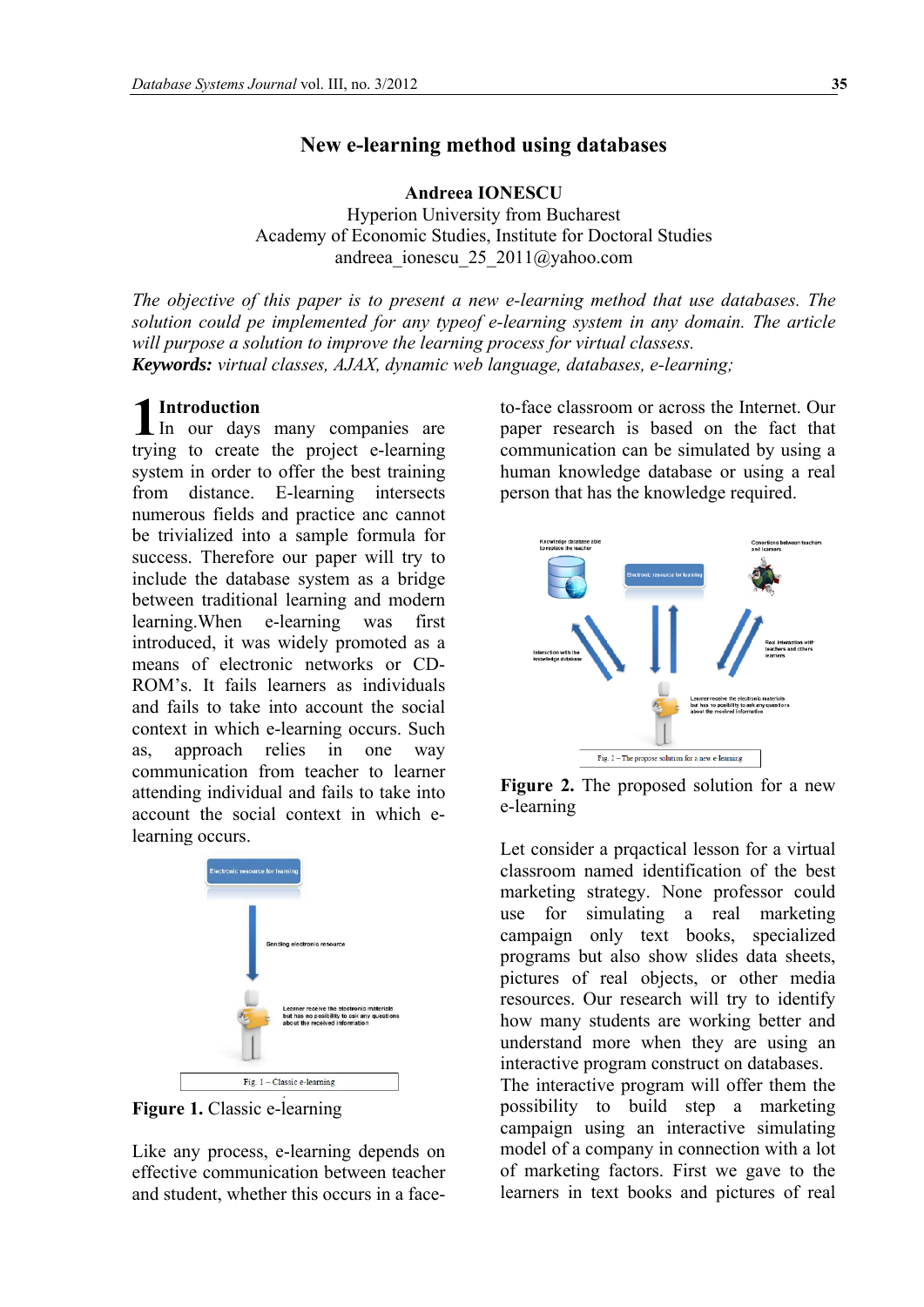objects for identifing the triehedral. We have noticed that only four students from ten can succeeded in identifying a correct strategy for successfully marketing campaign. The special program will help nine students ten to understand the concepts and construct a better and more succesfully marketing campaign.



**Figure 3.** Learners capability for understanding the information

The proposed solution will integrate in the same platform theoretical principles, applications and tests. The aim of this paper is to present a solution to improve the learning process for any virtual classes specially based on simulation. This solution is not limited just for economical classes. The new solution will help the learners to better assimilate the information received. The two main objects of using new methods in virtual classroom activities are:

- 1. Optimize performance of existing activities by using new learning methods;
- 2. Improve the quality and the attractiveness of learning using a new teaching method can be a great aid in developing a learning process with high performance indexes. Moreover, since some programming languages, like Java, PHP, Flash are designed for the Internet and enable to users to use interactively, the conversion for virtual classes learning could be provided all over the world.

The most known six advantages of elearning are:

1. Reduced overall cost is the single

most influential factor in adopting elearning;

- 2. Learning times reduced an average of 40 to 60 percent;
- 3. Important delivery of content is possible with asynchronous, selfpaced e-learning;
- 4. Expert knowledge is communicated, but most importantly captured, with good e-learning and knowledge management system;
- 5. Proof of completion and certification, essential elements of training and learning activities, can be automated;
- 6. The benefits of integrating, I.T. systems in the high education field must be very understood by the students and professors.

Our solution will generate changes in education and will have impact to traditional classes.

The proposed solution that we are going to present will have three aspects:

- 1. The solution will be credible;
- 2. The solution will resolve many of the learning problems;
- 3. The solution will correspond with the practical and theoretical necessitties in report with the final user, the student;

The student will also use interactive technologies that support different types of capabilities;

- 1. Internet access to digital versions of materials unvailable local;
- 2. Internet access to search, and transactional services;
- 3. Interactive diagnostic or adaptive tutorials;
- 4. Remote control access to local physical devices;
- 5. Personalized information and guidance for learning support;
- 6. Simulations or models of scientific systems;
- 7. Communication tools with for collaboration with other students and teachers;
- 8. Tool for creativity and design;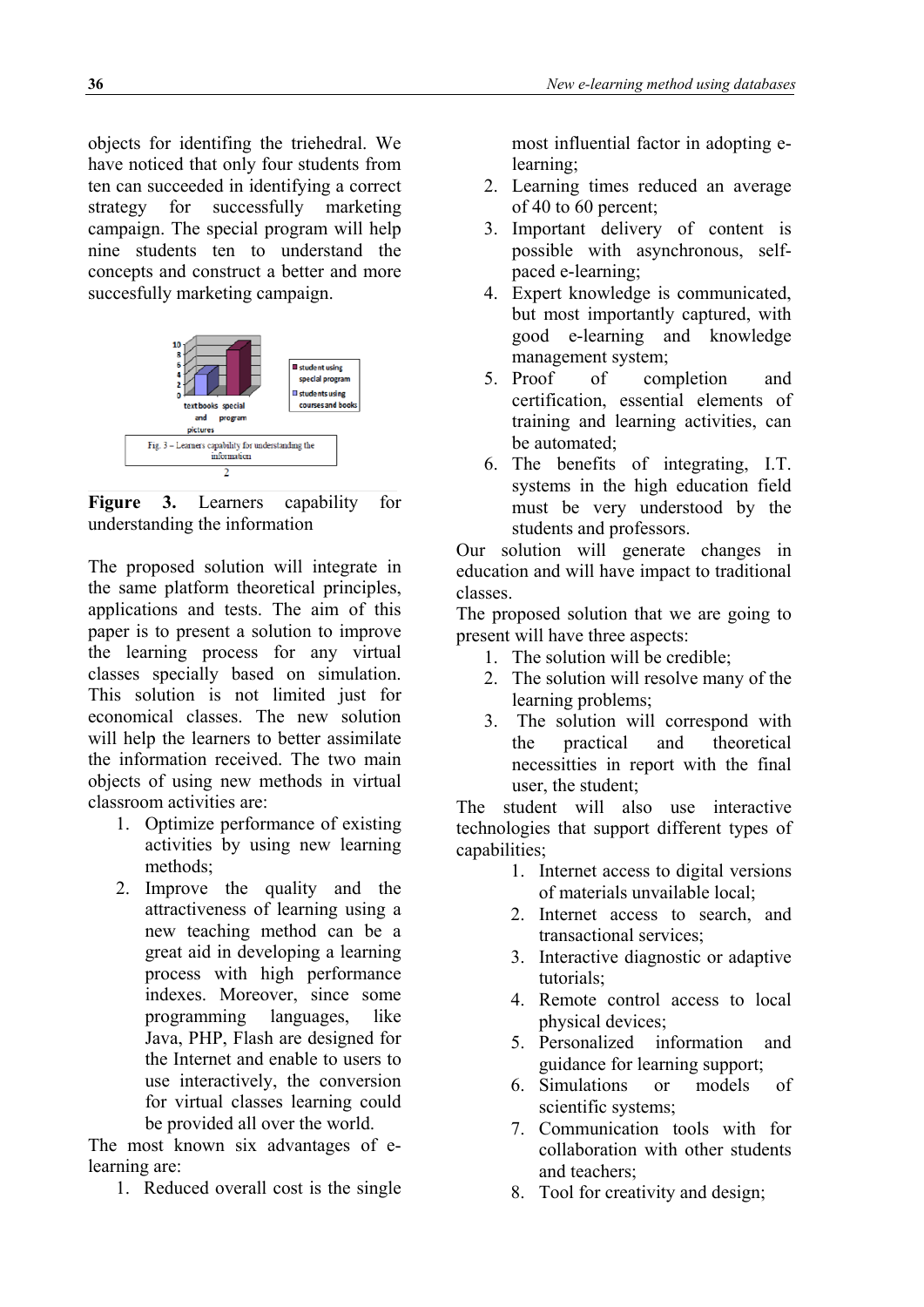- 9. Virtual reality anvironments for development and manipulations;
- 10. Data analysis, modelling or organization tools and applications;
- 11. Electric devices and learners;



**Figure 4.** Technologies involved in e-learning

The figure presents the proposed solution. In the case that student can interact both with the teachers and also the knowledge databases integrating in IT system for feedback. Like the professor, the integrated IT system put the student in a virtual classroom with the possibility of interaction like into a natural environment. The integrating IT system is containing one server, specialized software based on AJAX, PHP, and MySQL databases and a broadband connection. The advantage is that the student/learner is able to access the course and interact with virtual professor from all over the world. Our research presents in the Figure 5 a solution to develop an integrating IT system with a new specification and using databases.



**Figure 5.** Short presentation of the module system interaction

The new solution permits to the students to develop their own study plan schedule and arrange their leisure time to enable them to study from anywhere via the Internet. The students can study the multimedia teaching material interactively since we use web technologies, HTML, PHP, AJAX and MySQL. Each student's studying status is controlled by the system, so that the mechanism to reopen the lesson where the learner stopped last time, the mini tests mechanism designed for checking the student's level, and monitoring mechanism for the student's progression are offered. While learners are reading the course notes, they also can use the teaching material to verify what they have learned and to quantify the results. This is a new method of learning which we want to teach them. The knowledge verification could be done using homework and questions while studying, he or she can find the paper answers from there or wishes to know more details about the questions, the student can use the mailing mechanism on "Communication" page and the questions will be answered by online professors.

Conclusions and intentions:

The paper presented the challenge of integrating an IT software solution in virtual classes. The paper described a new method used especially for simulation real models.

The proposed solution that we have presented has three essential aspects:

1. The solution is credible;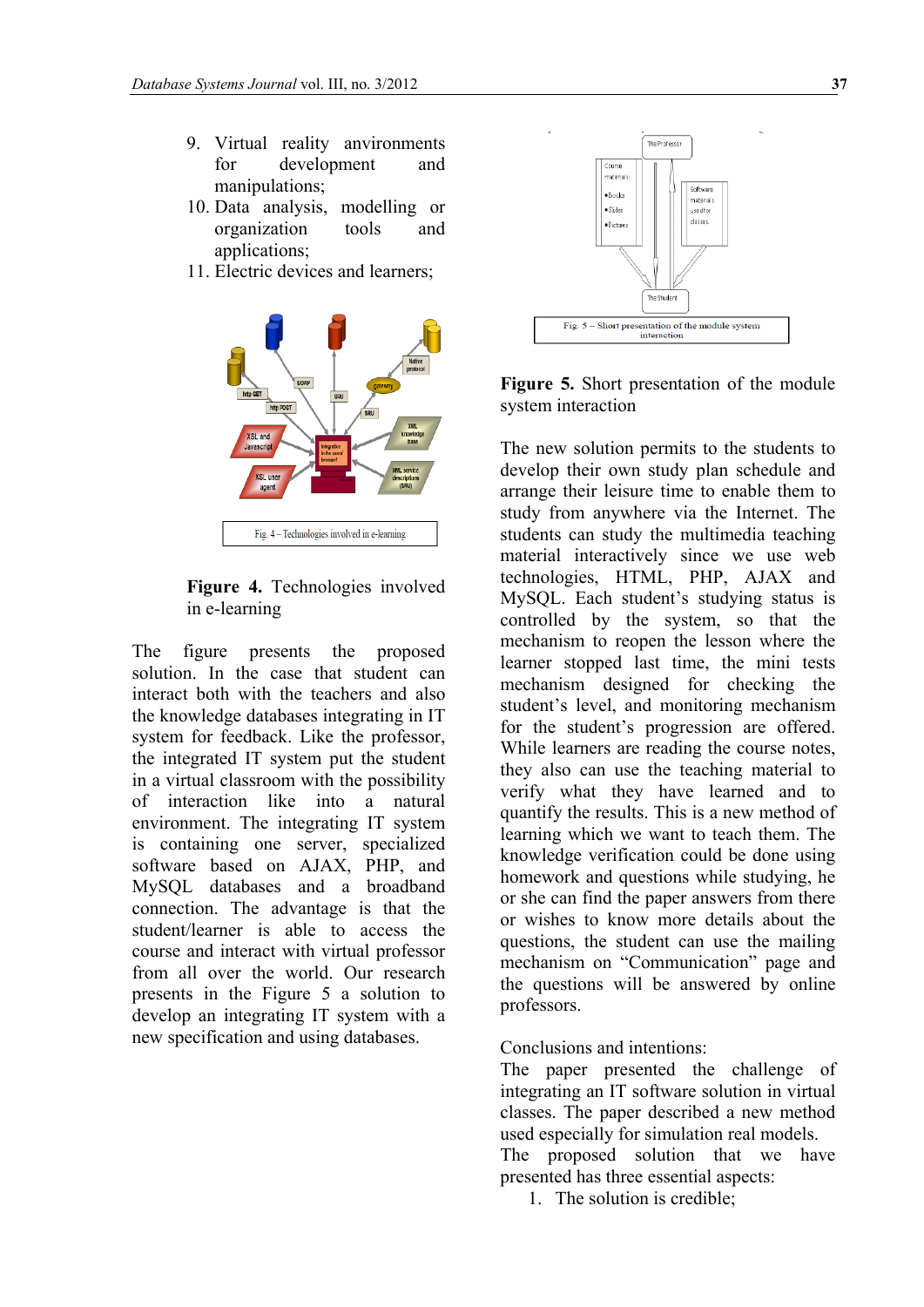- 2. The solution corresponds with the practical and theoretical necessities in report with the end users, the learners;
- 3. The presented solution could be a great help in learning process for virtual courses also have some advantages such as: reducing learning times, improve the teaching process, offer to student/learn new materials, books, examples and course notes.

# **2 Content details**

E-learning includes all forms of electronically supported learning and teaching. For the implementation of the learning process are used information systems and communication systems. Transfer of skills and knowledge is provided by e-learning. Education opportunities and collaborative virtual digital computer-based learning, web based learning processes are provided by e-learning. The content is conducted on the Internet, CD-ROM, satellite, TV, audio or video-tape. The content can be instructor or self-paced and includes media in the form of audio, streaming, video, image, and animation. In the domain of education the new technologies are used. Young children can use the interactive new media and are able to develop their skills, knowledge, the perception of the world under the supervision of the parents. To achieve a certain objective in this era of the Internet and technological progress each individual must have the necessary knowledge in technology. E-learning is synonymous with IBT (Internet Based Training), WBT (Web Based Training) and CBT (Computer Based Training).

The latest estimates of the learning industry estimated at 48 billion dollars. The active based of e-learning is the development of multimedia technologies and the Internet. In 2008 about one quarter of post-secondary education had participated in online courses. Ambient Insight Report in 2009 states that a rate of 44% of middle school students after the United States participated in a part of all online courses. In 2014 this figure will increase to 81%. In the United States of America e-learning is moving very quickly. In the United States of America many institutions of higher education offering online classes. Academic leaders of the survey report belongs Sloan see that students are as satisfied as online classes, as well as traditional ones. Members working in these private institutions should have the necessary knowledge and be highly trained in computer use. E-learning is a growing and doctoral programs have developed and adopted it.

E-learning is used by k12 schools in the United States of America. Some e-learning environments took place in a traditional class, other allow students to attend classes at home or in other locations. Around the country there are many states that use virtual platforms for e-learning cyber school in the entire country and they have continued to grow. Virtual school offers students the option to connect to synchronous or asynchronous learning courses from anywhere there is an Internet connection. Students use technology in schools, universities and colleges and must meet for submitting their work. The progress of students is maintained by cyber schools and students have opportunity to select courses, giving students the opportunity this option to create their own program. E-learning is usually used by students who do not want to go to traditional school and mortar school because of severe allergies or other medical problems, fear or bullying and school violence, and students whose parents want going to homeschool, but aren't qualified. Cyber schools create a real paradise for students that want to receive a high and quality education. The most stable charters of cybernetics school offer to students a large and an extra program, which will not grow curriculum choices, that are offered and they also offer support for students to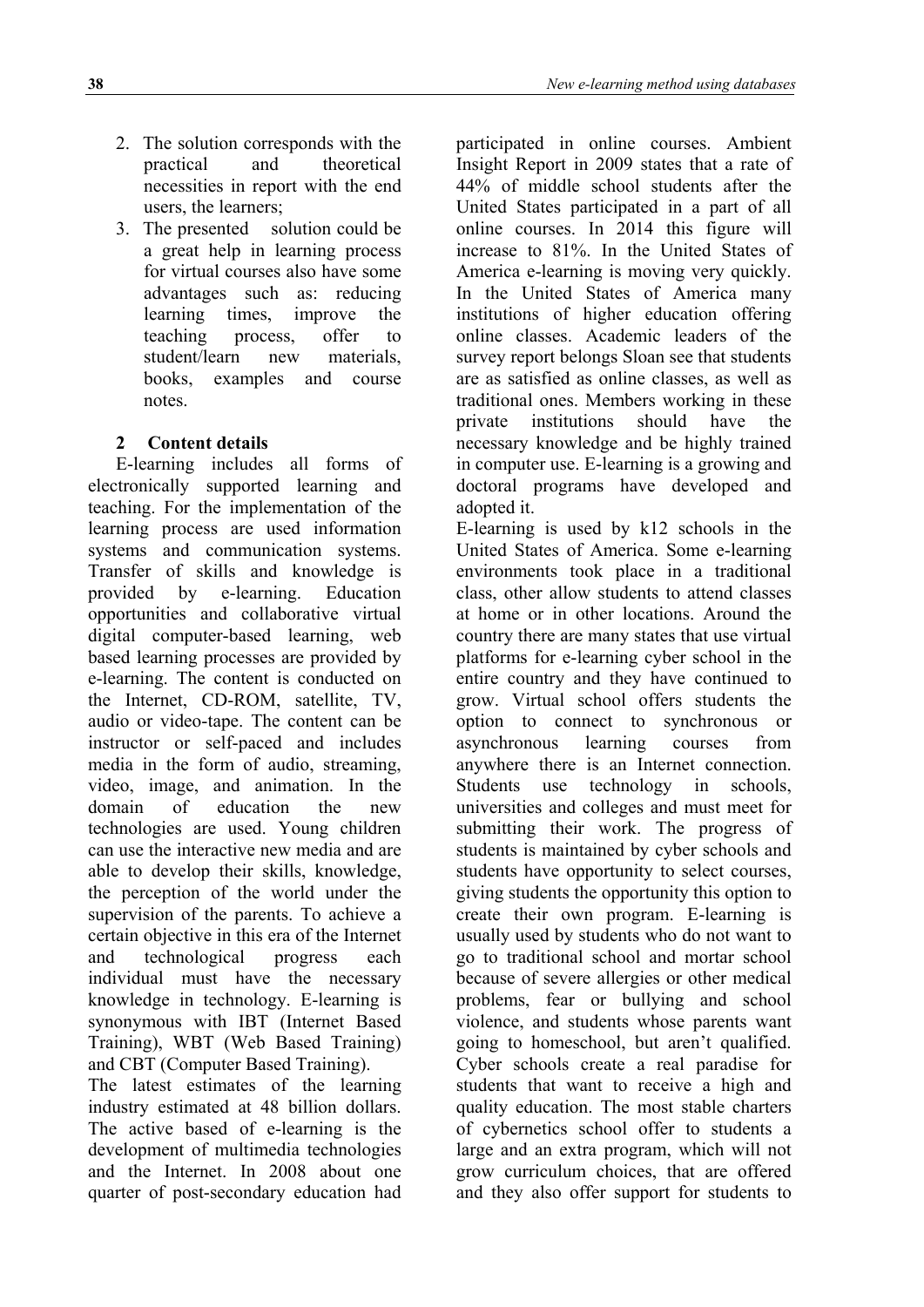have complete success. One of those programs includes: Assistance Student Program for students that want to fight with other domains as teachers. Open coordination for those students who need extra support, carrier orientation, a lecture title, Gifted Education Services, special educational services, trips to grow socialization in a cybernetic environment. Island of study helps the students to like mathematics. The supervisor monitors the progress of the students and offers communication to students for orientation and coordination in the carrier. The private schools are online available. These offer the benefits for e-learning for students in the states in which charter cybernetics school aren't available.

### Corporate

E-learning was adopted and utilized form different companies to inform and educate the engagers and the clients. The companies with channels of distribution have utilized channels to educate the personnel of sales about the evolution of the products, without the need of organization of physical courses.

At the beginning of 1960's the teachers of psychology from Stanford University Patrick Suppers and Richard C. Atkinson have experimented the use of computers for teaching mathematics and lecture for child in schools from East Paulo Alto California. The Program Standford Education for Young Gifted has the beginnings in that early experiment. In 1963, Bernard Luskin had installed the first computer in a community college of industry and has worked to the development of instruction assisted on computers. Luskin have turned off the reference point of his dissertation at UCLA with Rand Corporation, in the analysis of obstacles at computers assisted. The first systems of e-learning, based on computers Computer Based Learning Training try to reproduce the criticize styles for teaching in which the role of the systems of e-learning was

assumed for the transfer of knowledge and the following systems next developed on computers –CSCL ( the collaborative learning) have encouraged the development in common of knowledge. In 1993 William D. Graziadei had described a course about online computers, tutorials and evaluation projects with electronic email. Until 1994 the first online school was elaborated. In 1997 Graziadei, W. D. had published an article entitled "The Construction of Learning Teaching Asynchronous and Synchronous Environment Exploration of a Course / The Solution of a class about Management System. They have described a process at University of State from New York ( Suny ) about the evaluation of products and the elaboration of a global strategy for the development of a course based on technology and management in the process of learning-teaching. The product must be easy for utilization and administered, portable, repeatable, scalable and easy accessible and must have a high probability of success for long term and with cost-efficiency. Today the technology can be multiple and are utilized in e-learning, from blogs for collaborative software, e-Portfolios and virtual classroom. The most situations of e-learning use combination of those techniques.

#### E-learning 2.0

The term of E-learning 2.0 represents a neologism for CSCL systems that came in time of appearance of Web 2.0 about a conventional perspective of e-learning based on instruction patches, that were delivered to student to utilize missions. The tasks were evaluated by the teacher. The new places of e-learning have grown and were accented on social learning and use of social software, like, blogs, wiki, podcast and virtual world like Second Life. This phenomenon was mentioned like learning with long queue.

E-learning 2.0 is not based on CSCL, that suppose the knowledge (to understand) is constructed social. The learning is placed with conversation on the content and interaction about problems and actions. It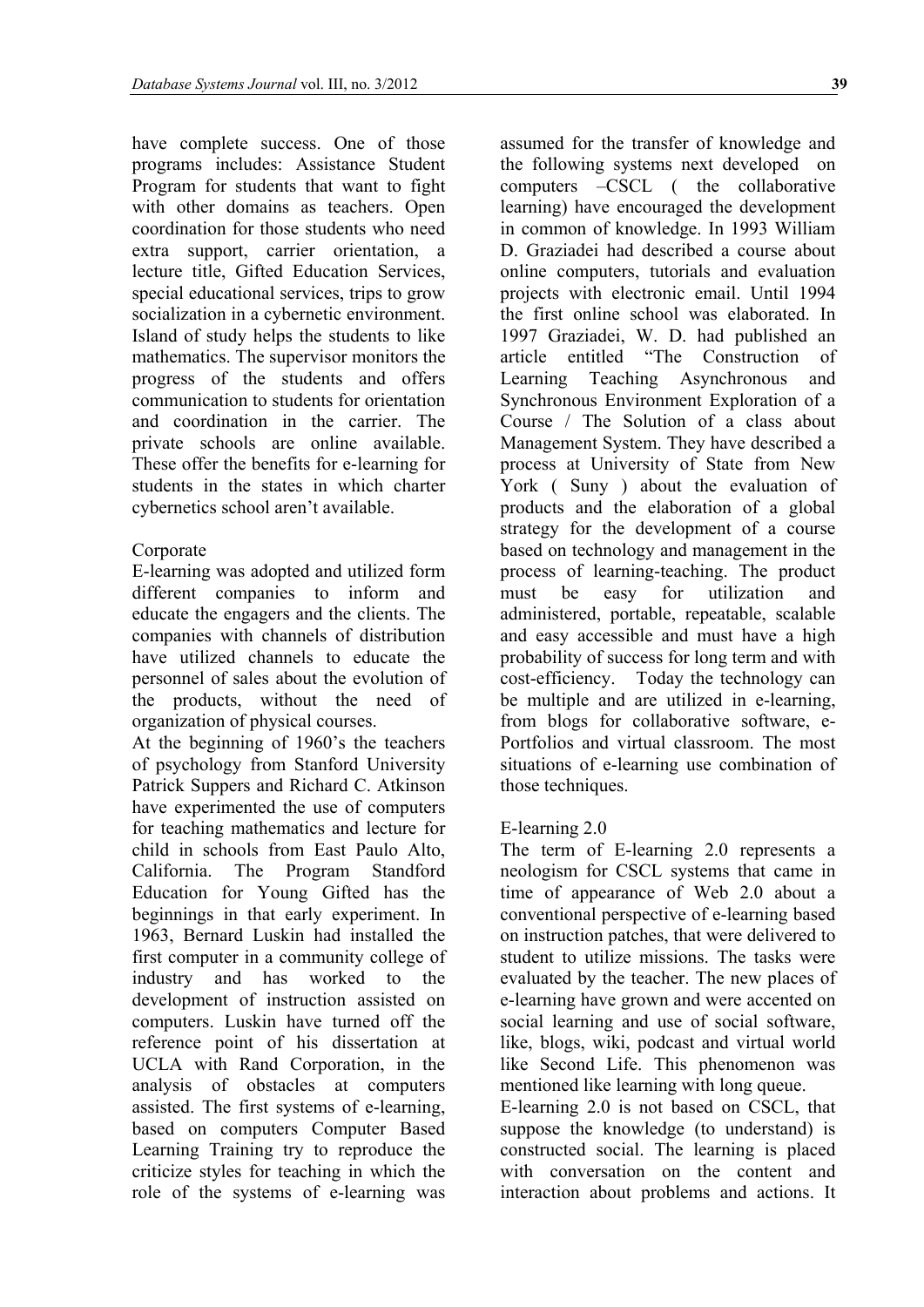must be remarked that a lot of online courses like those developed by Murray Turoff and Starr Hiletz Roxanne, in 1970 and 1980 at New Jersey Institute of Technology, courses at the University from Galph from Canada, British Open University and online at distance courses from the University of British Columbia have utilized always on-line discussion with students. The practitioners like Herasim based on using networks for learning and construction knowledge until the term e-learning 2.0. Exist a higher utilization of the virtual classes (on-line presentation, delivered directly) like an online learning platform and classroom for a diverse set of learning providers, like the state college from Minesota and universities from Sachem School District.

In plus the social networks became an important part of e-learning 2.0. Social networks were used for promotion of online learning communities on subjects like preparation and testation of the education language.

Mobile Assisted Language Learning (MALL) represents a term that describes the usage of portable computers or mobile phones for helping at the learning of stranger languages. Humans think that schools aren't in tendencies with social networking. The educators of a few traditional schools have promoted the creation of social networks with exception of the case in which exists the communication with the colleagues.

## An approach of e-learning:

E-learning has evolved from the computers that were used in the domain of education. Exists a tendency to move on services of blended learning, in the case of computer is based on activities that are integrated with practical situations or classes situations. Bates and Poole( 2003 ) and OCDE suggest that different types or e-learning forms can be considered like a continuum, from any elearning, like the utilization of computers and the Internet in teaching and learning, with help in the class, like the classroom to realize the lecture of the slides.

Power Point is sliding at the disposition of the students intermediary of a course of website or a management system of learning, of the programs of laptops, in the case that students need the bringing of the laptops in the classroom and use them like a part of a face-to-face in the class, of the hybrid learning in the case that the time class is reduced, but aren't eliminated, with a lot of time is reduced, but aren't eliminated, with a lot of time on-line learning, that represents a form of learning at distance. This classification is more similar with that of Sloan Commission Reports reporting the e-learning statute, which refers at web consolidation, complete web and dependent of web to reflect the grow of intensity of using technology. It can observe that e-learning describe a large game of application and is usually supervised reciprocally by publications of research which realize from e-learning a course of discussion. Popular instruments of e-learning are: Blackboard Inc. and Moodle. Blackboard Inc. has much 20 millions of users day by day. Blackboard offers six different platforms like: Blackboard Learn, Blackboard Colaboram, Blackboard Mobile, Blackboard Connect, Transact Blackboard and Blackboard Analitycs, Blackboard instruments permits to educators to decide if their program will be mixed or completely online, asynchrony or synchrony. Blackboard can be utilized for K12 Education, Superior Learning, of Business and Collaboration of the Govern. Moodle represents an Open Source Course Management System. Is free to download and offer opportunities of blended learning and the platform for courses of learning at distance. Moodle website has a lot of tutorials for creating a program or to become a student Moodle.

#### Computer Based Learning

Computer Based Learning it refers at using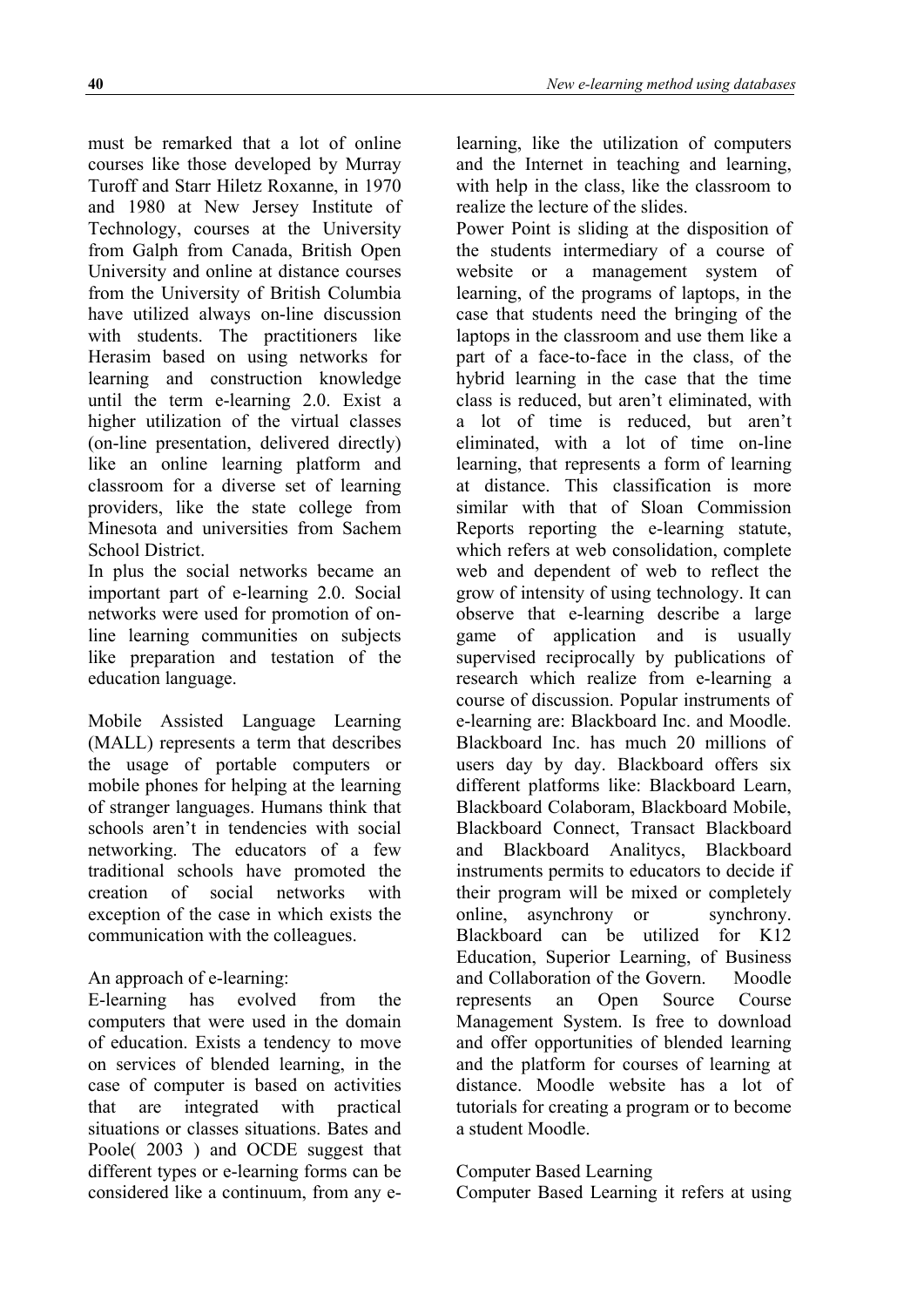computers like a key component of educational environment. In time that this thing it can be referred at utilization of computers in a classroom, on large term it refers at a structured environment, in which computers are utilized in didactic objectives. Cassandra B. White has researched the important role of computers that plays in the superior learning. This evolution, to include the computer had supported the collaborative learning, in plus data management was realized. The type of computers has changed in the last years from heavy dispositive, slows that had occupied a space in the class, at home, at the office and laptops and portable dispositive, that are much mobile, in the form and dimensions and that is minimalized about technological dispositive that will continue.

Computer Based Training (CBT's ) are auto-paced from accessible activities of learning from the intermediary of a computer or portable dispositive. Usually CBTs has the content in the presence in a linear way, also like reading an online book or to obtain knowledge and abilities through methods that are much favorable. From this point of view, they are usually utilized to teach the statistics processes, like the utilization of software or complete of the mathematical equations. The terms Computer Based Training is usually used alternatively like web based for formation (WBT), with the principal difference by the delivery method. In the case that Computer Based Training (CBT) is usually delivered by CD-ROM, Web Based Training is delivered using a web browser. The evaluation of learning in CBT (Computer Based Training) usually comes with questions with multiple variants, or other evaluations, that can be easily obtained by a computer, like drag and drop, radio button, the simulation of others interactive ways. The evaluations are easily marked and registered by online software, offering immediately to end-users the feedback

and the finalization state. The users have the possibility to imprime the registration of finalization by a certification form. CBT's offers learning stimulus forward the methodology of traditional learning from manual, or class based on instruction. For example, CBT's offers friendly user, solutions for the satisfaction of needs of continuum education. In replace of limitation of the students at courses participations and reading to print solutions, the students are capable to have knowledge and abilities by methods that are much favorable. For example Computer Based Training offers visual benefits of learning by animation or video, usually are not offered by other ways. Computer Based Training can be a good alternative at the learning materials edited from reach mass media, including video clips and or animations, can be easily incorporated to grow learning. Another advantage for CBT's is that it can be easily distributed at a large public, at a low cost if the initial development is finished. With all this, CBT (Computer Based Training) have some problems of learning, also. Usually the creation of CBT (Computer Based Training) in course of development ( e.g. Adobe Flash or director ) is usually much complex that an expert in the subject or if the teacher is capable using it. In addition, the lack of human interaction can limited also the type of content that can be presented and the type of evaluation that can be effectuate. Much organizations of learning start to utilize CBT (Computer Based Training / Web Based Training) like a part of a program much complex of online learning, that can include online discussions or another interactive elements.

#### Computer –Supported Collaborative Learning

CSCL (The Supported Collaborative Learning) represents one of promises innovations for enriching the process of teaching and learning, with the help of modern learning of information and communication. Is unanimously accepted for distinguish the collaborative learning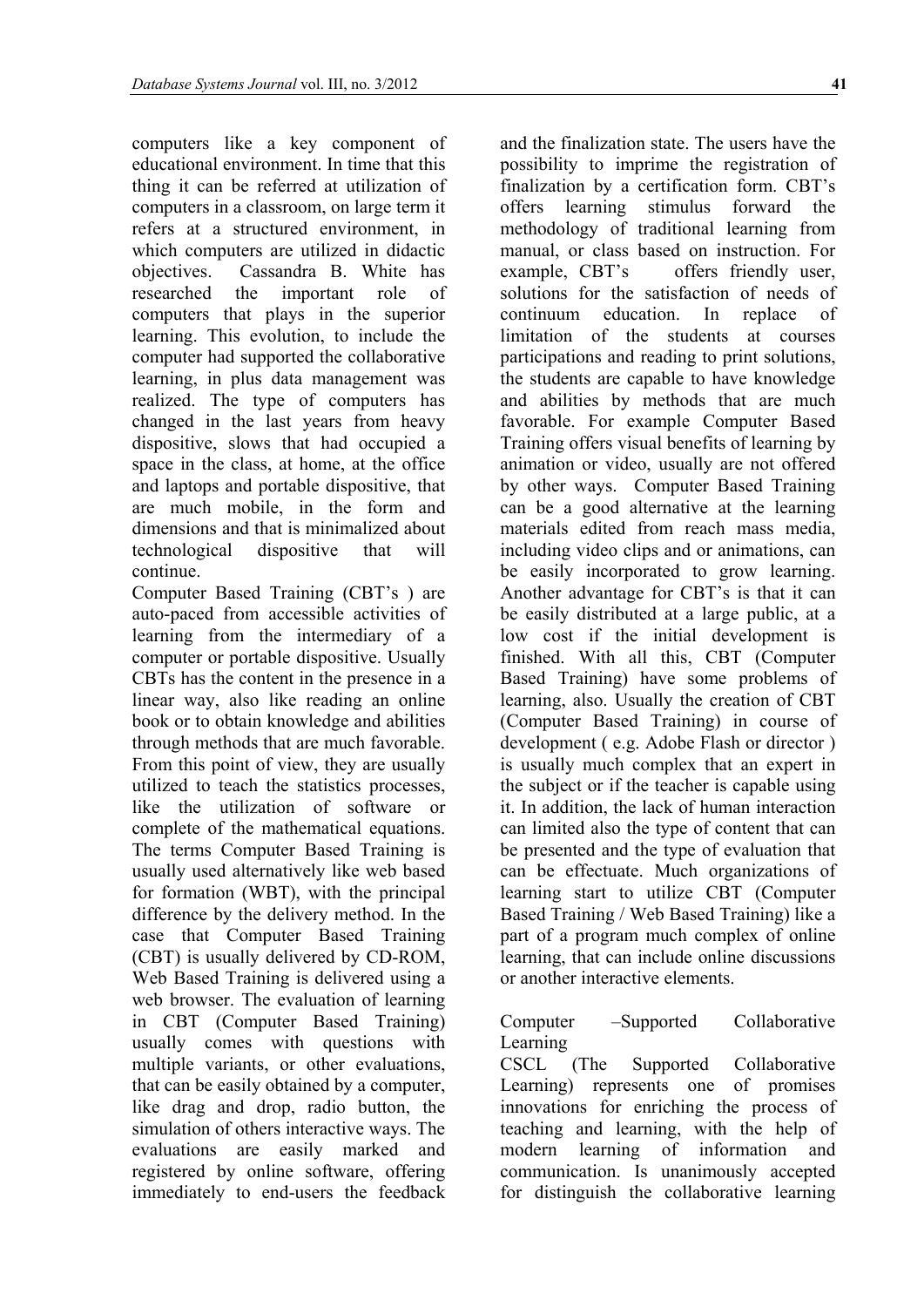from the traditional model of "direct transfer", in which the instructor it supposed is distributor of knowledge and abilities, that is given in many ways by the neologism

E-learning 1.0, even that this method of direct transfer is the most accurate it reflects Computer-Based Learning Systems (CBL). Blogs, wiki, Google Docs are used usually CBCL environment in the group of teaching community.

Using the social Web 2.0 instruments in the classroom is permitted to students and teachers to work together, to discuss ideas and to promote information. According to Sendall (2008) blog's, wiki, and abilities of social networks are investigated to be utile in the classroom. After initial were used instruments, the students have reported a growing of levels of knowledge and of comfort using Web 2.0 instruments. The collaboration instruments are preparing to students with the needed technology the force of work from today. In function of the activity of work Cassandra B. White consider that the continuum aspects of motivation and success regarding e-learning must be keeping in the context of the learning efforts.

The enriched technology of learning (TEL)

The enriched technology learning (TEL) has the objective to offer innovations, improvement of efficiency of costs) for practices of e-learning, about the physics persons and organizations, independently of time, place and pace.

The technology problems

With the conditions of learning the technology, the technology of instruction, the term of Educational Technology is used to refer the utility of technology in the process of learning in a much broad sense different from instruction on computer or assisted instruction on computer from 1980. At the same time, is much larger than the learning of online terms, terms or online education that in general, it refers to the learning based on web. In the cases in which the mobile technologies are utilized, the term of mlearning had become more much frequently. With all this, e-learning have implications fare from the technology and it refers at the effectively learning, that has placed by using these systems.

E-learning is naturally prepared for distance learning or flexible learning, but can be used in the conjunction with face-to-face teaching, in the case in which the term of combined learning is frequently used.

The pioneer of e-learning Bernard Luskin sustained that "E" must be understood in large sense, in the case that the understanding of e-learning is efficiently. Luskin tells that "e" must be interpreted in the sense of interesting, energic, enthusiast, extended, emotional, educational, surplus of "electronic" that represents a national traditional interpretation. This large interpretation permits to applications of 21 century and bring the learning the psychology mass-media in equation. In the superior learning in special, the tendency of growing is to create a virtual environment (VLE) that is in some cases combined with a Management Information System (MIS) to create an environment of learning managed in which all aspects of the course are treated in a consistent standard interface of using the whole institution.

In time which programs ask students to participate at ones campus classes or oriented, a lot are delivered online completely. In addition, a lot of universities offer online services for supporting students, like on-line counseling, the registry of ecounseling, the manual for online buying, the students governs and students newspapers. The recent tendency in the sector of e-learning is screencast. Exists a lot of instruments of screencast available , but the recent is the instrument based web screencast that permits to users to create direct screencast from their browser and to realize available online video, so that the viewers can transmit direct video.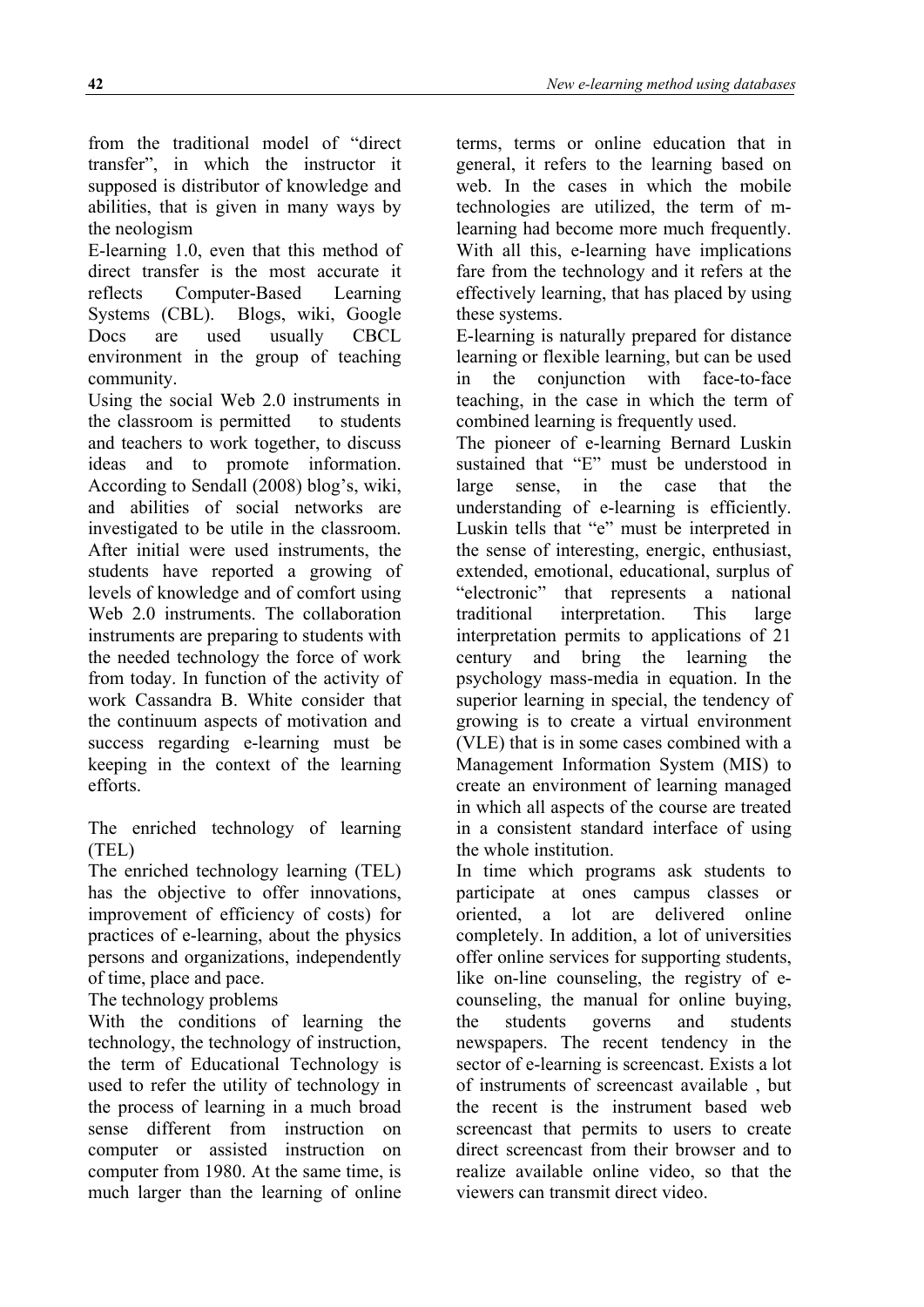The advantage of these instruments is that offer to the presenter the possibility to demonstrate his ideas and the flux of thoughts. With an video and audio combination the expert can imitate one of the experiences from the classroom and can offer clear and complete instructions. From the point of view of the student, it offers the possibility to interrupt and give to the learner the advantage to pass from their proper rate that a classroom can't always offer.

Technologies of communication used in e-learning

The technologies of communications are classified like asynchronous and synchronous. Asynchronous activities like blogs, wiki and forums of discussion. The idea is that here the participants can engage in interchange of ideas and information, without dependency of implications of another participants in the same time. The e-mail is asynchronous, in which the e-mail can be sent or received, without the implications of the participants in the same time. The asynchronous learning offers to students the possibility to work in their rate. This thing is very important and benefit for students that have problems of health. They have the possibility to finalize their works in a reduced environment of stress and in a flexible time interval. The synchronous activities imply the interchange of ideas and information with one or multiple parts in the same time. A face-to-face discussion represents an example of synchronous communication. Synchronous activities appear with all participants at accession of a date, like example an online chat session or a virtual classroom or a meeting. Classrooms and virtual meetings can use much times a combination of technologies of communications. The participants in a virtual classroom use icons and emoticons to communicate their feelings and answers at questions at questions or declarations. The students

are capable "to write on board" and to distribute their desktop, when are administered the rights of the teacher. Another technology available of communication in a virtual classroom includes text notes, rights of microphones and sessions of breakout. Session of breakout permit to participants to work in collaboration in a little workgroup to realize a task, also to permits to teachers to have private conversations with his students. The virtual classroom offers, also the possibility of for students to request direct instructions from a qualified teacher in an interactive environment. The students have direct access and instant at his instruction for the instant and direct feedback. Virtual classroom offers a structural program of classes that can be helpful for students that can find the liberty to learn asynchronous. The virtual classroom offers also, a learning social environment that produces closely traditional "mortar and stone" class. The most virtual class applications offer a characteristic of registration. Each class is registered and is stocked on a server, which permits instant play from any classroom during the scholar year. This thing can be extremely useful for students to reevaluate the materials and concepts for future exam. This offers also to students the possibility to visualize from any classroom that it lost so that cannot be return. It also offers to parents the possibility to monitor any classroom to assure that they are satisfied about the education of children. At online and asynchronous courses the students continue in their proper rate. By online courses the students can obtain the diploma fast and repeat lost courses. The students have access at an incredible reach of courses in the process of online learning and can participate at online courses at faculty, stages, sport or work and also graduated with their classes. In much models, the community and the channels of communication it refers at e-learning and mlearning. Both communities offer a general presentation of the models of learning of basis and of the necessary activities to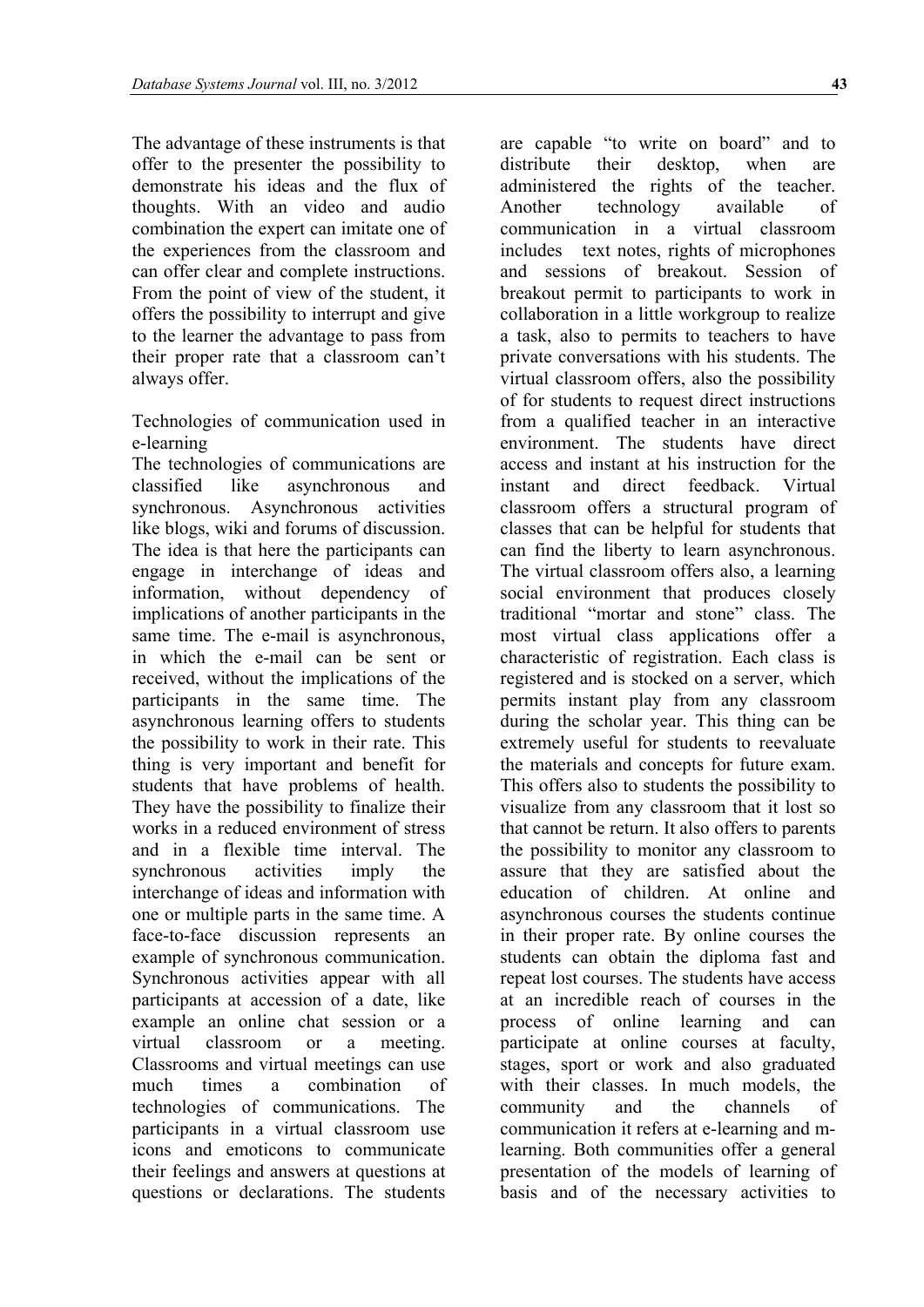participants to work to sessions of learning in the virtual classroom or in standard classroom with technology. A management learning system (LMS) is the software used for delivery and management of education/formation. The LMSs gama of the systems of managed of formation/ registry of learning for software for distributing of courses on the Internet and offer function of online collaboration. A management system of content learning is software for the author content (courses, reusable objects of content). A LCMS can be dedicated to produce and publication of the content which is hosted on LMS or can host the content. A LMS permits teachers and administrators to watch the presence, the load time and the progress of students. The parents can connect to a LMS to present the topics and to access the program of the course and the lessons. The E-evaluation varying from automate test or tests grid to more sophisticated systems became frequently. With one systems, the feedback can be oriented to mistakes specifics of a student or computer and the student can navigate in a series of questions of adaptation of the student that can or can't learn. The best examples are a structure of formative evaluation and are stocked on a XML file. A common format standard of elearning is SCORM in time that other specifications allows the transport of "objects of learning" (school cadre) or metadata categorized (LOM).

An excellent example of e-leaarning , that refers to the management of knowledge and reutilization is E-learning Marine that is available at active service, members of pensioners and a military dezactivation. This online instrument offers courses of certifications to enrich the user in different domains about military preparation and sets of competences civil. The system of e-learning doesn't offer the objectives of learning but evaluates also the progress of students. This realization is an excellent example of knowledge and the retention of cyclic process of transfer of knowledge and the utility of data and registrations.

In the development countries e-learning is "a popular mode of delivering educational materials in higher education by universities throughout the world".



**Figure 6.** Short presentation of the module system interaction

The e-learning represents a popular mode of delivering educational materials in higher education by universities throughout the world"[1]. According to this study it exists six dimensions and twenty critical factors of success for e-learning systems in developed countries. Using Delphy method and AHP(Analytic Hierarchy Process) the study colects seventy six of useful answers. According to this study factors of success are important in e-learning systems and in developed countries. For successful elearning implementations in developing countries technology awareness, motivation and changing learners' behavior are fundamentals.

"This study found six dimensions for implementing e-learning systems in developing countries, including learners' characteristics, instructors' characteristics, institution and service quality, infrastructure and system quality, course and information quality, and extrinsic motivation"[1].

The study called "Online or face-to-face? Students' experiences and preferences in e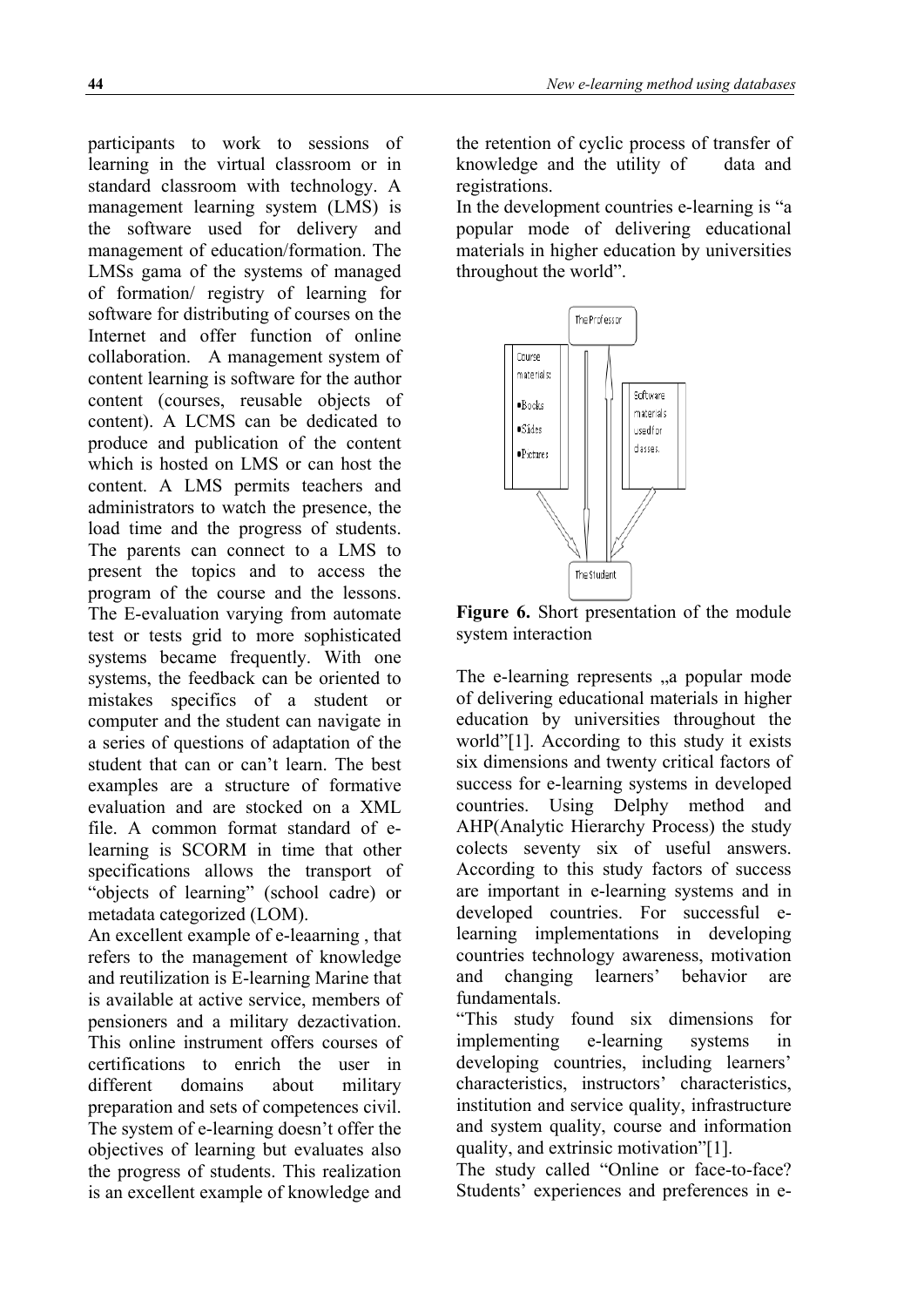learning" answers at two questions like "Which aspects of e-learning courses do students experience as being favorable for learning?" and "When do students prefer online or face-to-face learning components?". At these questions responded 2196 students from 29 Austrian universities The 2196 students have completed the questionnaire that had like basis the experience and knowledge acquired in time of the elearning courses and on their own preferences for online components or face-to-face of the learning. These students developing countries: A comparative analysis between ICT experts and faculty".

The students from twenty nine Austrian universities in the study research "Online or face to face? Students' experiences and preferences in e-learning" completed a questionnaire on their experiences attending a course of e-learning. In the end of this study we conclude that students "appreciated online learning for its potential in providing a clear and coherent structure of the learning material, in supporting self-regulated learning and in distributing information. They preferred face-to-face learning for communication purposes in which a shared understanding has to be derived or in which interpersonal relations are to be established. An especially important result concerns students' perceptions of their learning achievements: When conceptual knowledge in the subject matter or skills in the application of one's knowledge are to be acquired, students prefer face to face learning. However, when skills in self-regulated learning are to be acquired, students advocate online learning" [2].

# **3 Conclusions**

The proposed solution that we have presented has three essential aspects:

- 1. The solution is credible;
- 2. The solution corresponds with the practical and theoretical

necessities in report with the end users, the learners;

3. The presented solution could be a great help in learning process for virtual courses also have some advantages such as: reducing learning times, improve the teaching process, offer to student /learn new materials, books, examples and course notes;

## **References**

- [1] Wannasiri Bhuasiri, Oudone Xaymoungkhoun, Hangjung Zo, Jae Jeung Rho, "Critical success factors for e-learning in developing countries: A comparative analysis between ICT experts and faculty", Computers and Education, Elsevier, 2011;
- [2] Manuela Paechter, Brigitte Maier, "Online or face-to-face? Students' experiences and preferences in elearning", Internet and Higher Education, Elsevier, 2010;
- [3] C. Mohora, O. A. Calin, D. Anania, "Improving high education process using knowledge management concepts"- Proceedings of the  $6<sup>th</sup>$  International Conference of Management of technological Changes", 3-5 september 2009, Alexandroupolis, Grecia, Volume 2, ISBN 978-960-89832-1, ISI WEB of Knowledge, ISI Proceedings Database;
- [4] C. Mohora, O.A. Calin, L. Mohora, "New strategies to improve the engineering learning process", The 4<sup>th</sup> International Conference of Manufacturing Science And Education MSE 2009, Review of Management and Economic Engineering, Indexed in Ulrich's Periodicals Directory, EBSCO Business Source Complete Database, Volumul 8/no.1A(31), Todesco Publishing House, Cluj Napoca, ISSN 1583-624x, pag. 71-79;